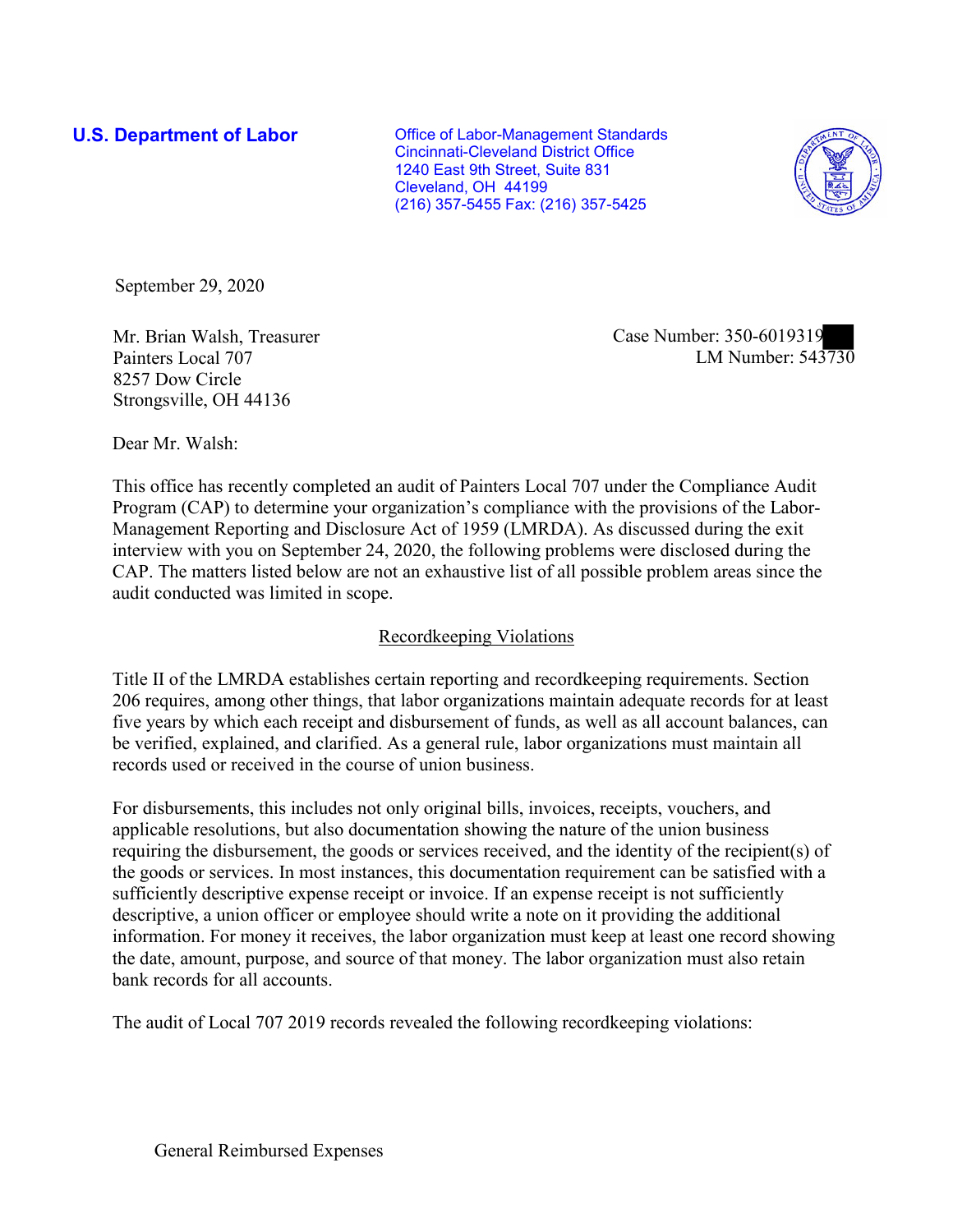Local 707 did not retain adequate documentation for reimbursed expenses incurred by mileage for the delegate to attend a meeting. In addition, the Painting Industry Insurance President Bill Pearson and Vice President Al Gerrick totaling \$1,116 each; and Delegate Jennifer Palmentera totaling \$150. The union supported a fundraising event by the District Council 6 totaling \$200 but there was no supporting documentation. These expenses were documented and approved in Local 707's membership meeting minutes. For example, Painters Local 707 paid lost wages for these two officers to attend a convention and Fund was paid \$865.35 for insurance for which there was not an invoice/receipt for this expense which was also documented and approved in the membership meeting minutes.

 disbursements. The president and treasurer (or corresponding principal officers) of your As noted above, labor organizations must retain original receipts, bills, and vouchers for all union, who are required to sign your union's LM report, are responsible for properly maintaining union records.

 Based on your assurance that Local 707 will retain adequate documentation in the future, OLMS will take no further enforcement action at this time regarding the above violations.

## Reporting Violations

 Labor Organization Annual Report (Form LM-2) filed by Local 707 for the fiscal year ended The audit disclosed a violation of LMRDA Section 201(b), which requires labor organizations to file annual financial reports accurately disclosing their financial condition and operations. The December 31, 2019 was deficient in the following areas:

1. Failure to File Bylaws

 February 2019 but did not file a copy with its LM report for that year. The audit disclosed a violation of LMRDA Section 201(a), which requires that a union submit a copy of its revised constitution and bylaws with its LM report when it makes changes to its constitution or bylaws. Local 707 amended its constitution and bylaws in

Local 707 has now filed a copy of its constitution and bylaws.

2. Cash Disbursements (Line Items 50 through 68)

 During fiscal year ending December 31, 2019, it appears that Local 707 erroneously reported on the following line items:

- transfers to other locals should also be reported on Line Item 53. • Line Item 52, Contributions, Gifts and Grants and Schedule 17 dues refunded to beneficiaries should have been reported on Line Item 53, General Overhead and Schedule 18. In addition, events, professional fees, rent, supplies and members
- Schedule 17. • Line Item 54, Union Administration and Schedule 19 reported t-shirts and gift cards should have been reported on Line Item 52, Contributions, Gifts and Grants and
- Line Item 55, Benefits and Schedule 20 should have reported insurance fund